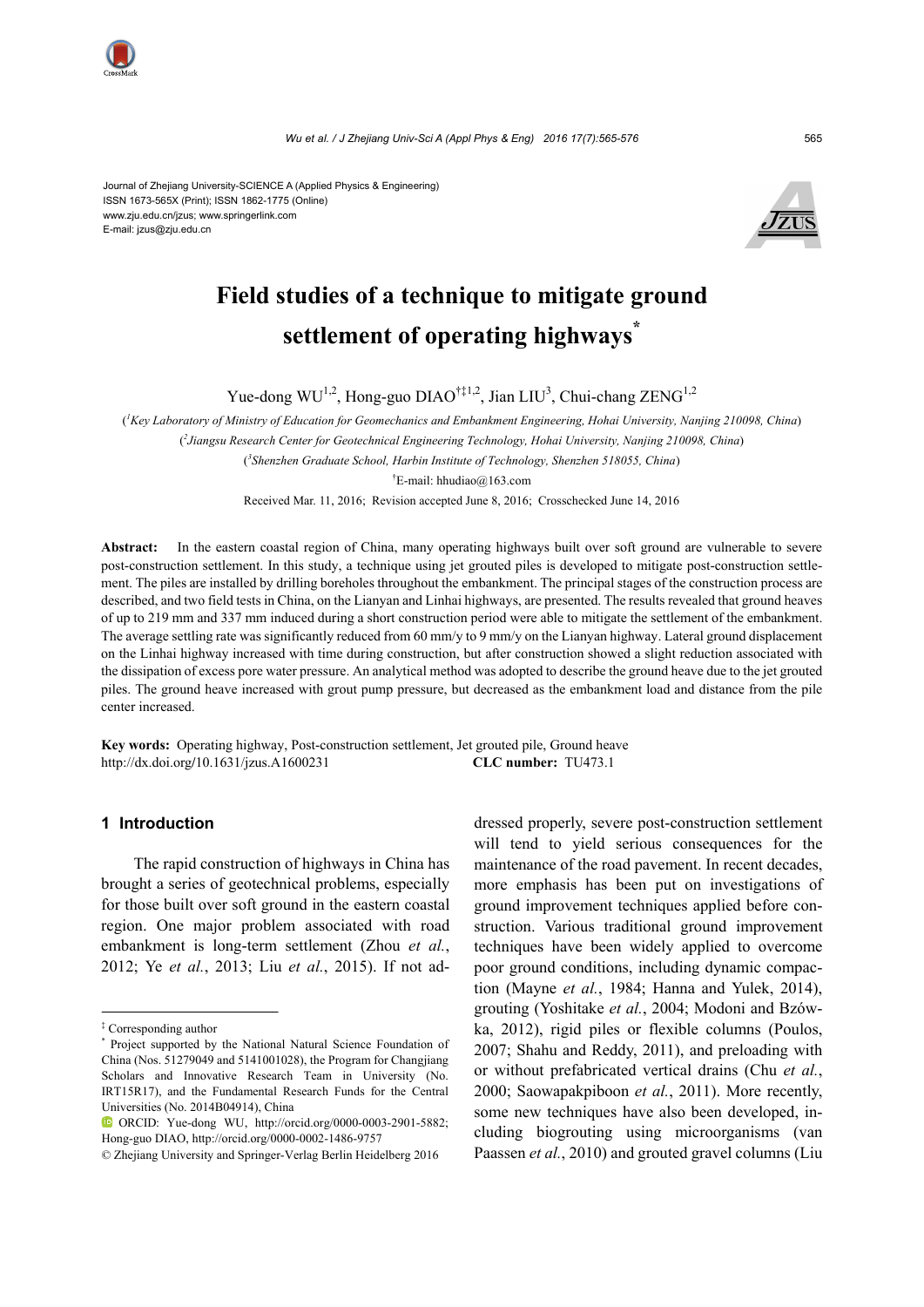*et al.*, 2015). In view of the large amount of literature on ground improvement, Schaefer *et al.* (2012) summarized and classified the techniques. They listed seven main categories including densification, consolidation, load reduction, reinforcement, chemical treatment, thermal stabilization, and biotechnical stabilization.

Nevertheless, studies of how to mitigate severe post-construction ground settlement are relatively rare. The current popular method is to pave a new asphalt layer over the old pavement. Although this method can avoid excavating the embankment, it is not an ideal solution as the additional load imposed on the subgrade can often increase settlement. In this study, a practical technique using jet grouted piles installed by drilling boreholes throughout the embankment was developed to support the embankment and to alleviate the post-construction settlement of operating highways. The principal stages of construction are described and two case studies on the use of the technique are reported, including the Lianyan and Linhai highways in China. Both cases were instrumented and measured to investigate the performance of the embankment. A theoretical method proposed by Wu *et al.* (2016) was also adopted to analyze the short-term heave due to jet grouting.

#### **2 Principal stages of construction**

Since jet grouting was developed in Japan in the 1970s, it has become one of the most widely used ground improvement techniques (Poh and Wong, 2001; Yoshitake *et al.*, 2004; Flora *et al.*, 2013; Wang *et al.*, 2013). A high-velocity jet that breaks down the soil structure and mixes it with grout slurry to create a reinforced "soilcrete" body is used to improve the mechanical properties of soil. Compared with other techniques, jet grouting has obvious advantages in that it can be used in almost any type of soil, and various diameter piles can be rapidly created using relatively light equipment and adjustable operating parameters. Inspired by these characteristics, we applied jet grouting to mitigate ground settlement in operating highways.

Typical cross-sections of the principal construction stages for the proposed technique are illustrated in Fig. 1. Construction is carried out on one side while the other side keeps operating. The detailed construction process consists of the following steps:

1. Boreholes are drilled and cleared throughout the whole embankment following a predetermined vertical orientation (Fig. 1a). The borehole diameter ranges from 80 to 100 mm. This can protect the original asphalt pavement and prepare for subsequent installation.

2. Jet grouting is performed in each borehole using grouting equipment comprising a fixed grout production plant. A small diameter hole is drilled with a jet rod and drill bit down to the required depth. Grout with a certain water-cement ratio is injected at high pressure into the soil from several jet nozzles situated horizontally just above the bottom of the drill bit. Then, the rod and drill bit are kept rotating and jetting while being slowly withdrawn up to the bottom of the embankment. Thus, a jet grouted pile with a cylindrical body is produced consisting of injected grout and displaced soil particles (Fig. 1b).

3. The boreholes in the embankment are backfilled and compacted with medium-coarse sand, cement concrete, and asphalt sequentially to recover the road pavement for transportation (Fig. 1c). The same construction is then applied on the other side of the highway until the whole embankment is supported by jet grouted piles (Fig. 1d).



**Fig. 1 Illustration of the principal stages in the construction of jet grouted piles** 

The materials used in the technique, water and cement, are natural and inert, and have no negative influence on the surrounding environment. The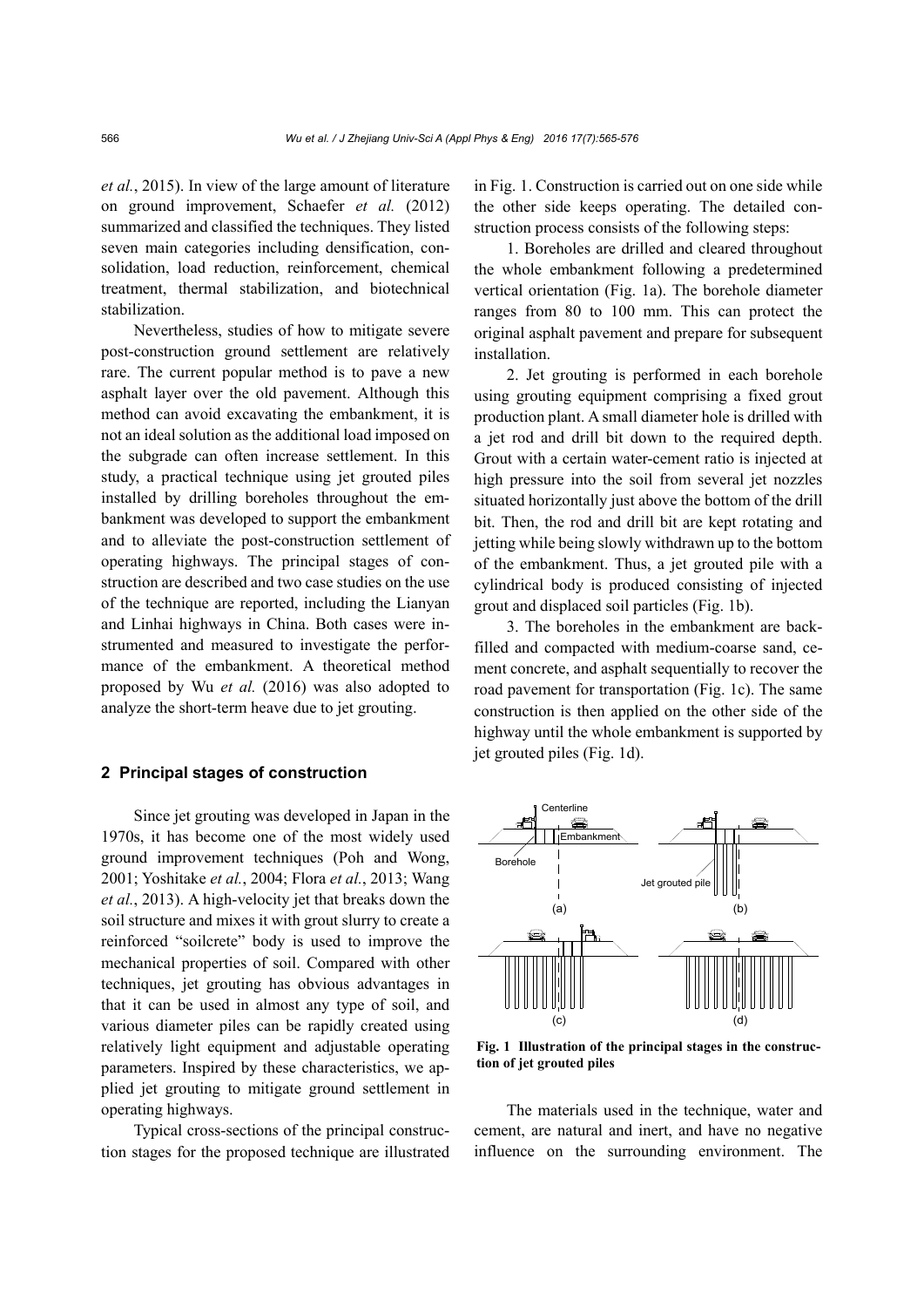design pile length is slightly longer than the depth of soft soil to be improved. The pile spacing is usually 2 to 3 times the pile diameter in clayey soil, as suggested by Chang and Zhang (2007). Furthermore, *in-situ* trial piles should be constructed to demonstrate whether the specified piles can be achieved using the design operation parameters (grout pump pressure, withdrawal rate, and rotation speed of the jet bit). All operation parameters should be monitored and controlled strictly to ensure the quality of construction. The quality of the piles can also be checked by taking core samples.

#### **3 Field studies**

#### **3.1 Field case of the Lianyan highway**

The Lianyan highway field trial was located in the eastern coastal area of Lianyungang, China. High water content, high compressibility, low shear strength, and low ground bearing capacity are characteristics typical of Lianyungang soft soil (Deng *et al.*, 2014). However, ground improvement before construction was not addressed adequately, resulting in excessive post-construction settlement induced by the static and dynamic load of the busy highway. The initial response was to pave a new asphalt pavement over the old one every year. It was recorded that an extra 48, 55, 70, and 60 mm thickness of new asphalt was paved in 2008, 2009, 2010, and 2011, respectively. The total thickness increased from 180 mm in 2006 to 413 mm in 2013. However, additional pressure imposed on the subsoil by the extra asphalt contributed to even more settlement. Another non-negligible factor associated with rapid economic development in China was that the traffic volume kept growing. A rough survey indicated that the average traffic volume per day in 2013 was about 30% higher than that in 2006, meaning that the vehicle load imposed on the subsoil was greater than ever before.

A typical soil profile obtained from the borehole logs is shown in Fig. 2. There is a 2.8-m thick fill layer underneath the embankment. Below it is a clay layer with a thickness of 11.0 m. A thick silty clay lies underneath but is not penetrated. According to the unified soil classification system, these three types of soil from top to bottom can be classified as low-plasticity clay (CL), high-plasticity clay (CH), and CL, respectively (ASTM, 2011). The main soil properties at this site are listed in Table 1. The average water content of the clay layer is about 45.5% and close to the liquid limit, indicating its high plasticity. The total unit weight varies from  $17.5 \text{ kN/m}^3$ in the clay to  $18.8 \text{ kN/m}^3$  in the silty clay. The void ratio ranges from 0.92 to 1.20. According to 1D consolidation tests, the constrained modulus of the clay is generally small with a value of 2.59 MPa. The undrained shear strength of the soil obtained by field vane shear tests (VSTs) is also given in Table 1. The shear strength increases with depth, except in the fill layer.

A cross-sectional and a plan view of the experimental highway with a three-lane dual carriageway are shown in Figs. 2 and 3, respectively. The total length of the trial site was 30 m and the test



**Fig. 2 Cross-section of the experimental site on the Lianyan highway (unit: m)** 

| Soil       | Water         | Liquid                | Plastic        | Void ratio, | Total unit    | Constrained    | <b>Undrained</b> |
|------------|---------------|-----------------------|----------------|-------------|---------------|----------------|------------------|
| profile    | content, $w$  | limit, $w_{\text{I}}$ | limit, $w_{P}$ |             | weight, $\nu$ | modulus, $E_s$ | shear strength,  |
|            | $\frac{1}{2}$ | $(\%)$                | $\frac{1}{2}$  | e           | $(kN/m^3)$    | (MPa)          | $c_n$ (kPa)      |
| Fill       | 32.0          | 41.6                  | 22.4           | 0.95        | 17.9          | 2.63           | 14.9             |
| Clay       | 45.5          | 52.5                  | 26.7           | 1.20        | 17.5          | 2.59           | 13.1             |
| Silty clay | 35.2          | 43.7                  | 22.0           | 0.92        | 18.8          | 3.60           | 18.8             |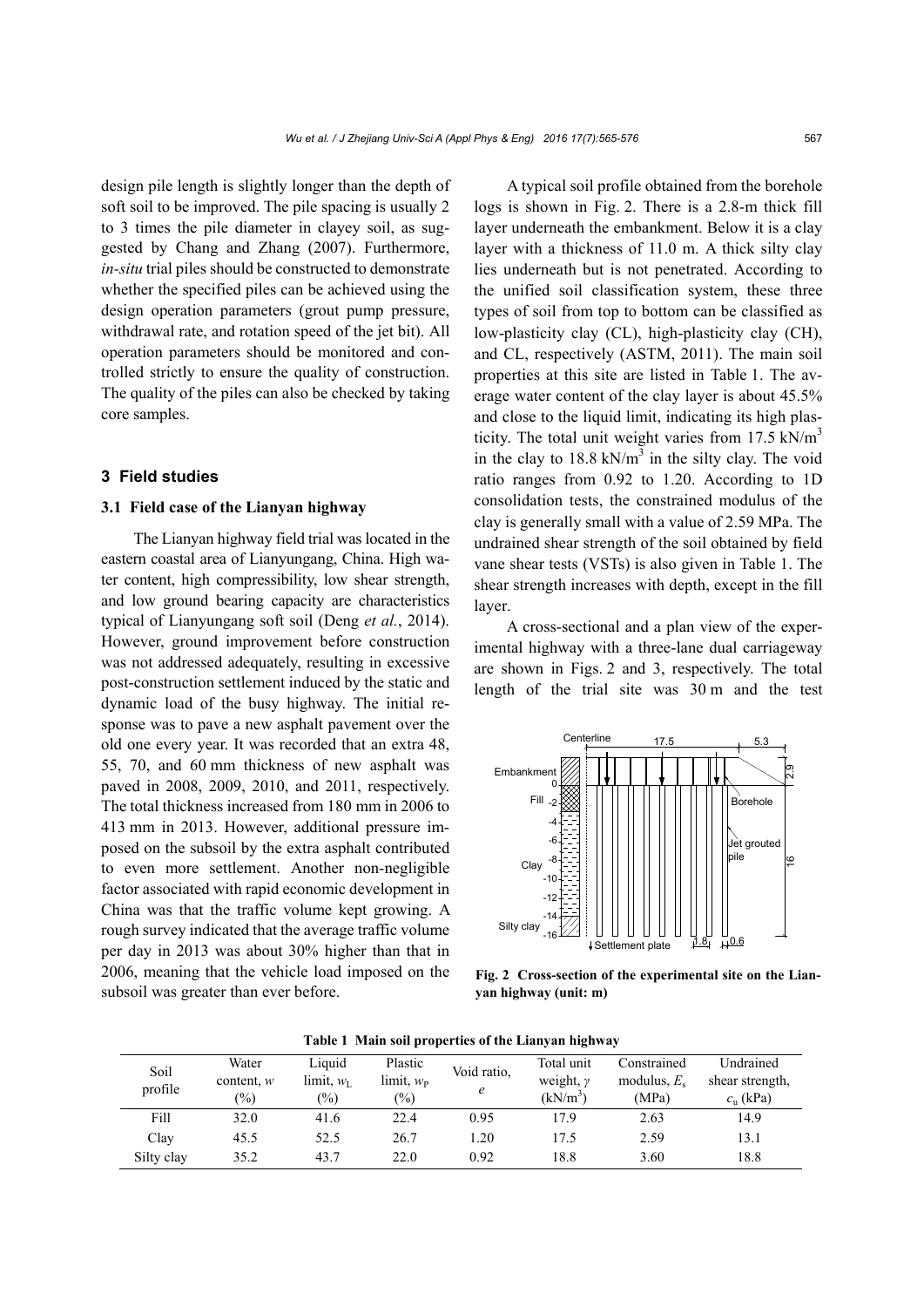embankment was 2.9 m high, with a crown width of 35 m. A total of 306 jet grouted piles arranged in a square pattern with a center to center spacing of 1.8 m were installed in the direction of the arrows shown in Fig. 3. Each jet grouted pile had a diameter of 0.6 m and was formed using grout slurry, consisting of water and Portland cement with a compressive strength of 42.5 MPa after 28 d of curing. The jet grouted pile was 16 m long with the pile tip reaching the silty clay. Construction on the left side preceded that on the right side to ensure that transportation was not blocked completely. Note that the initial installation sequence on the left side was in the transverse direction. To minimize the adverse effects of the second pile installation on the first, the sequence of the second installation was turned to be in the longitudinal direction.

The response of the embankment to jet grouting was measured by instrumentation (Fig. 3). Nine settlement plates (L1–L9 and R1–R9) were embedded at the bottom of the embankment on each side. L1–L3 and R1–R3 were placed near the left and right shoulders of the embankment, respectively. L4–L6

and R4–R6 were located at the center of each side, whereas L7–L9 and R7–R9 were installed close to the centerline of the embankment. All settlement plates were measured using a level instrument with a standard deviation of  $\pm 0.5$  mm for 1 km double run leveling. The jet-grouting parameters used during a 50-d construction period at this site are listed in Table 2. Quality was assessed via unconfined compression tests in the laboratory using core samples (Fig. 3). The average unconfined compression strength measured was about 0.44 MPa.

**Table 2 Jet-grouting parameters used on the Lianyan highway** 

| Parameter                               | Value         |  |
|-----------------------------------------|---------------|--|
| Number of nozzles                       | $\mathcal{L}$ |  |
| Nozzle diameter (mm)                    | 20            |  |
| Grout pump pressure (MPa)               | 20            |  |
| Grout mix (water cement ratio, in mass) | 1:1           |  |
| Grout specific gravity                  | 15            |  |
| Drilling rod rotation rate (r/min)      | 18            |  |
| Withdrawal rate (m/min)                 | 02            |  |



**Fig. 3 Plan view of the experimental site on the Lianyan highway (unit: m)**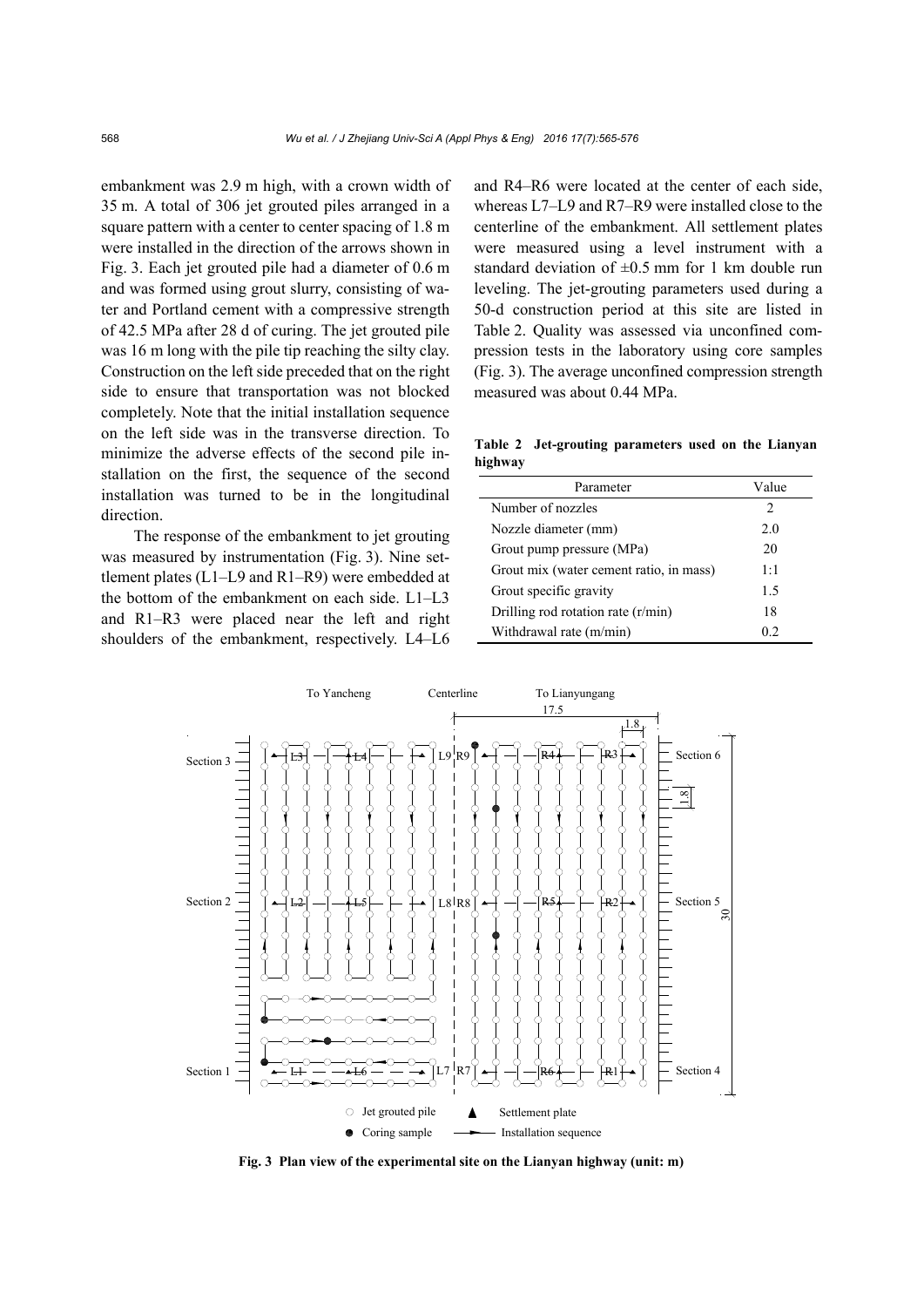#### **3.2 Field case of the Linhai highway**

The Linhai highway is 500 km long and connects Lianyungang, Yancheng, and Nantong in Jiangsu Province, China. The field trial on the Linhai highway was located in Lianyungang where the highway was subject to severe post-construction settlement. The technique was implemented to rehabilitate the highway. Before jet grouting, post-construction settlement had reached 90 mm at an average settling rate of 56 mm/y.

Ground investigations included a series of laboratory tests and a field exploration program. Water content and Atterberg limits were tested, and 1D consolidation tests and *in-situ* VSTs were carried out. The soil profile at this site is illustrated in Fig. 4. The improved zone can be divided into fill, clay, and silty

clay layers, which were classified as CL, CH, and CL, respectively, based on the unified soil classification system (ASTM, 2011). The fill forms the topmost 1.0-m-thick layer. The underlying clay layer extends to a depth of 10.4 m. The groundwater table is located at a depth of 1.5 m below the ground surface. Table 3 summarizes the basic physical and mechanical properties of the soil. The clay layer has a relatively high void ratio and hence high compressibility, characteristics typical of the soft soil at this site. It is evident that the soil conditions are generally similar to those of the Lianyan highway.

A cross-section and a plan view of the experimental Linhai highway are presented in Figs. 4 and 5, respectively. The trial site was 50 m long and the embankment was 3.5 m high, with a crown width of 27.5 m. The side slope V-H (V, vertical; H,



**Fig. 4 Cross-section of the experimental site on the Linhai highway (unit: m)**

| Table 5 Friam son properties of the Emmar mgnway |               |                       |                       |             |               |                |                  |
|--------------------------------------------------|---------------|-----------------------|-----------------------|-------------|---------------|----------------|------------------|
| Soil                                             | Water         | Liquid                | Plastic               | Void ratio, | Total unit    | Constrained    | <b>Undrained</b> |
| profile                                          | content, $w$  | limit, w <sub>u</sub> | limit, w <sub>p</sub> |             | weight, $\nu$ | modulus, $E_s$ | shear strength,  |
|                                                  | $\frac{1}{2}$ | $\binom{0}{0}$        | $\frac{1}{2}$         | e           | $(kN/m^3)$    | (MPa)          | $c_n$ (kPa)      |
| Fill                                             | 28.7          | 34.5                  | 19.8                  | 0.98        | 17.8          | 3.02           | 16.5             |
| Clay                                             | 48.6          | 51.3                  | 23.6                  | 1.12        | 17.2          | 2.71           | 15.4             |
| Silty clay                                       | 38.7          | 44.2                  | 25.1                  | 0.78        | 19.6          | 4.34           | 23.6             |

**Table 3 Main soil properties of the Linhai highway**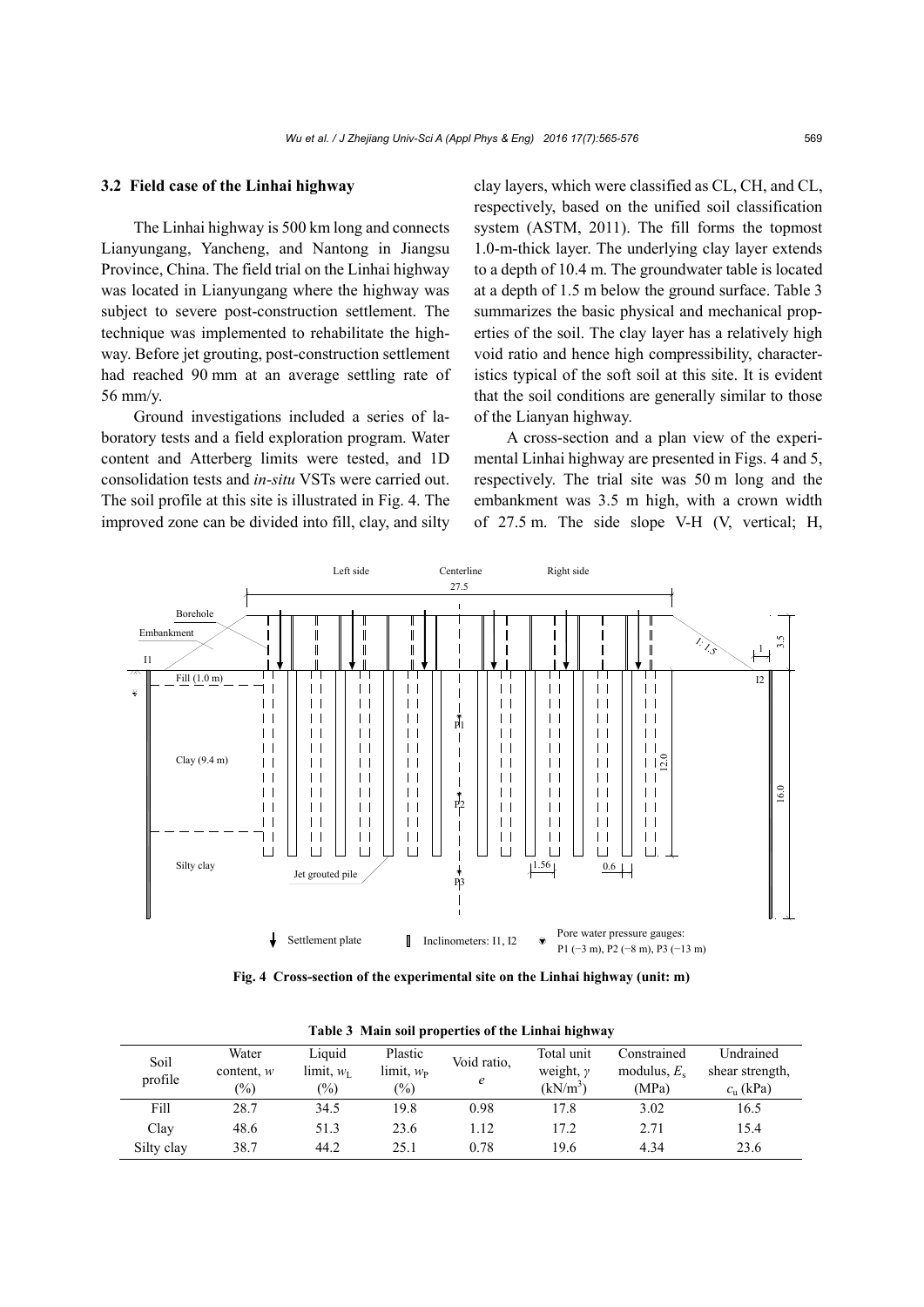horizontal) ratio of the embankment was 1:1.5. The jet grouted piles were 12.0 m long and 0.6 m in diameter, and placed at 1.8 m spacings in a triangle grid. Each set of four piles in a line was installed in the transverse direction of the embankment and a total of 216 piles were implemented on each side (Fig. 5). The installation sequence of the piles is denoted by consecutive numbers.

Figs. 4 and 5 also show the detailed instrumentation on site, including settlement plates, inclinometers, and pore water pressure gauges. Nine settlement plates were embedded at the bottom of the embankment on each side. Two inclinometers (I1 and I2) each 16.0 m long were installed at a distance of 1.0 m from the toe of the embankment on both sides. Three pore water pressure gauges (P1–P3) were mounted at the centerline of the embankment at depths of  $-3$ ,  $-8$ , and −13 m, respectively. The grout pump pressure and drilling rod rotation rate used in this case were 22 MPa and 23 r/min, respectively. The other jetgrouting parameters were in line with those used in the Lianyan highway (Table 2). The pile installations on the left and right sides were completed successively during a 60-d construction period. Core samples used for laboratory unconfined compression tests to evaluate pile quality indicated an average unconfined compression strength of 0.48 MPa.

#### **4 Results and discussion**

#### **4.1 Ground heave**

Fig. 6 shows the ground displacement profile measured on the Lianyan highway. All data were collected during the construction on each side. Note that Section 1 in Fig. 3 is not included because the settlement plate L6 was damaged during construction. Since grout slurry is injected into the ground at a high pressure during jet grouted piles construction, disturbance of the surrounding ground is inevitable, which will lead to significant ground movements. Several field cases where jet grouted piles were used for solidification of soft ground in basement excavation (Wong and Poh, 2000) or tunnelling (Wang *et al.*, 2013) have been reported, indicating that large ground heaves can be induced during jet grouting. As expected, ground heave due to jet grouting was also observed in this study, implying that the embankment was uplifted. For each section, the heave profiles were generally similar. The measured heave at a distance of 8.75 m from the centerline was larger than that at a distance of 2.45 m and 15.05 m. This is because the former heave was affected by more piles than the latter. For each side, heaves recorded at L5 (219 mm) and R5 (213 mm) located in the central zone were larger than others. This may be because in those



**Fig. 5 Plan view of the experimental site on the Linhai highway (right side) (unit: m)**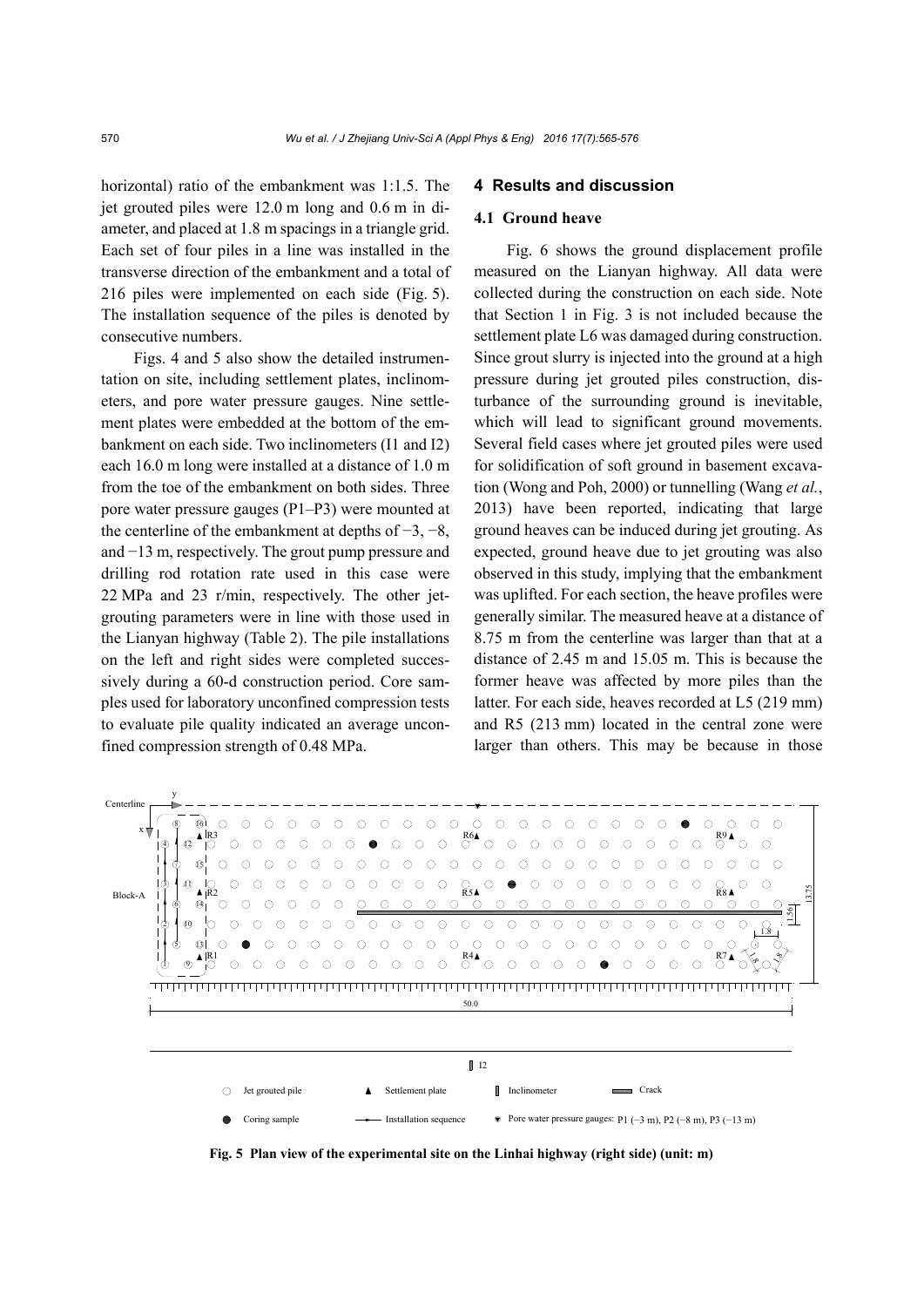

**Fig. 6 Ground heave due to jet grouting on the Lianyan highway: (a) left side; (b) right side** 

specific locations the ground was greatly displaced by surrounding piles. For other plates placed close to the centerline and on the shoulder of embankment, the heaves varied between 110 mm at R9 and 184 mm at R2.

The variation in ground settlement with time on the Lianyan highway is presented in Fig. 7. For the abscissa, the time of origin is defined as when the construction of the highway was completed in 2006. Measurements at the bottom of the embankment showed a severe post-construction settlement of 420 mm before jet grouting caused by the high compressibility of soil (Table 1). The average settling rate was about 60 mm/y. The experiment using jet grouting began at the end of 2012 and finished in January 2013. During the 50-d construction period, a great heave of about 153 mm on average was induced by jet grouting. Considering the increased 233 mm thickness of the asphalt pavement, measurements from the surface of the embankment are also plotted.

The embankment was uplifted to offset the majority of the previous settlement. After jet grouting, the settling rate was markedly reduced to only 9 mm/y, suggesting that the technique could support the embankment and alleviate ground settlement significantly.



**Fig. 7 Variation in ground settlement with time on the Lianyan highway** 

Fig. 8 shows a 3D view of the ground heave measured on the right side of the embankment on the Linhai highway. The definitions of the *x*-axis and *y*-axis are given in Fig. 5. Clearly, great heaves were generated by jet grouting to uplift the embankment. The maximum heave of 337 mm occurred at the middle settlement plate R5. The heave profiles appear to be of similar shape to those of the Lianyan highway (Fig. 6). However, a 33-m long crack, with a width of up to 224 mm, extended along the longitudinal direction on the right side (Figs. 5 and 9). This may be explained by two reasons: first, the embankment may have been unable to sustain the overlarge heave resulting from the high grout pump pressure used at this site; second, there may have been fissures inside the embankment caused by the severe post-construction settlement before jet grouting was applied. To evaluate the practicality of the technique, follow-up field monitoring was conducted after jet grouting on the Linhai highway. This indicated that the settling rate was considerably reduced, from 56 to 7 mm/y.

From the results of the two field studies, although this technique performed well to mitigate the post-construction settlement of the operating highways, one issue is still of great concern during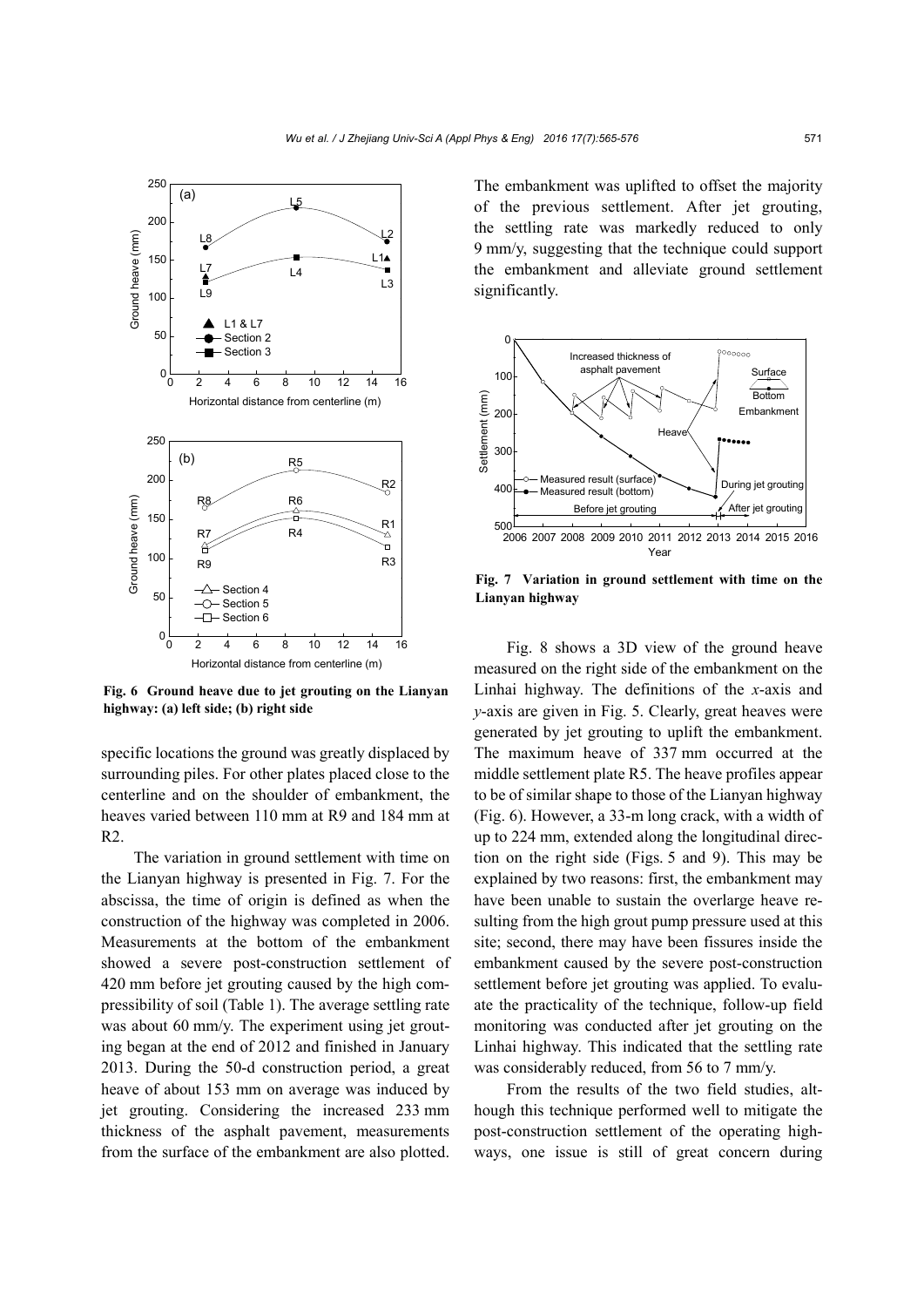construction. Since jet grouting causes ground heave, it is vital to monitor the performance of the embankment to avoid overlarge heave and hence damage to the embankment. If necessary, the grout pump pressure could be adjusted reasonably during construction as it has the primary effect on the magnitude of ground heave.



**Fig. 8 A 3D view of ground heave measured on the Linhai highway** 



**Fig. 9 Crack due to jet grouting on the Linhai highway**

#### **4.2 Excess pore water pressure**

Fig. 10 shows the variation in pore water pressure measured at depths of  $-3$ ,  $-8$ , and  $-13$  m with time since the start of jet grouting on the Linhai highway. The entire installation on both sides was completed in about 60 d with the installation of the left side carried out first. Excess pore water pressure increased greatly during the 60-d construction period. The maximum excess pore water pressure measured was 64 kPa at depth of −8 m, perhaps resulting from

the expansion of surrounding soils due to the high grout pump pressure. The gauge P3 was placed beneath the pile tip and was therefore less affected by grout pump pressure than gauge P2 placed close to the mid-depth of the pile shaft. This may be why the excess pore water pressure increase at P3 was smaller than that at P2. After jet grouting, the excess pore water pressure dissipated gradually with time, suggesting that the influence on the surroundings was primarily during jet grouting.



**Fig. 10 Variation in excess pore water pressure with time on the Linhai highway** 

#### **4.3 Lateral displacement**

We expected that jet grouting would cause lateral ground displacement as well as ground heave. Fig. 11 depicts the lateral ground displacement profiles measured on the Linhai highway. For inclinometer I1 on the left side, it is clear that lateral displacement outwards from the embankment was induced in surrounding soils and increased during the 60-d construction period, within a maximum value of 49.5 mm at −4 m depth. The displacement was mostly induced during the construction on the left side (i.e., from the beginning to the 30th day). Although the construction on the right side was in progress from day 30 to day 60, the increase in ground displacement was very limited. This may have been due to the shadowing effect of the piles installed on the left side. Inclinometers I1 (left side) and I2 (right side) showed similar profiles. However, the maximum displacement measured by I2 (56.8 mm) was larger than that of I1 (49.5 mm). This may have been caused by a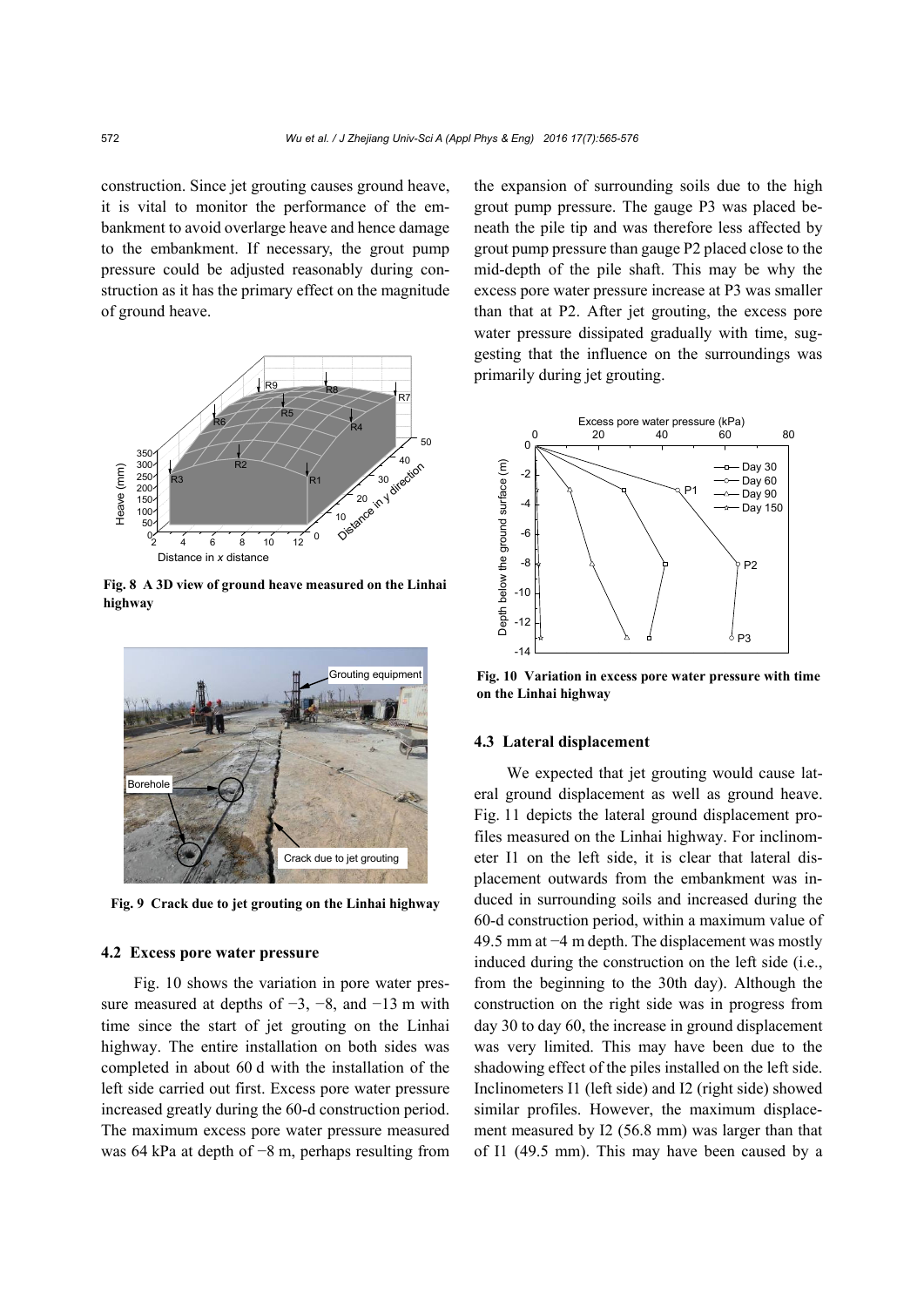

**Fig. 11 Lateral ground displacement profiles on the Linhai highway** 

(a) Inclinometer I1; (b) Inclinometer I2

combination of construction sequence and the shadowing effect of piles, alleviating the disturbance on the left side caused by jet grouting on the right side. Note that the lateral displacement at day 90 and day 150 (i.e., 30 and 90 d after completion of construction) was markedly reduced. This may have been attributable to the dissipation of excess pore pressure (Fig. 10). The variation in lateral displacement became negligible after day 210.

## **4.4 Relationship between ground heave and distance from the pile center**

Based on cavity expansion theory, Wu *et al.* (2016) proposed an analytical method to study the response of a ground surface subjected to a single jet grouted pile as follows:

$$
\delta = \frac{3(1 - v^2)d^2}{4E} \left[ \frac{Y + (\alpha - 1)p}{3\alpha} \right]^{\frac{3\alpha}{2(\alpha - 1)}}
$$
  
 
$$
\times \left[ \frac{2 + \alpha}{Y + (\alpha - 1)p_0} \right]^{\frac{\alpha + 2}{2(\alpha - 1)}} \left| \frac{1}{\sqrt{I^2 + r^2}} - \frac{1}{r} \right|,
$$
 (1)

where  $\delta$  is the ground heave at the surface,  $\nu$  is Poisson's ratio of soil, *E* is Young's modulus of soil, *d* is the pile diameter, *Y=*2*c*cos*φ*/(1*−*sin*φ*), *α*=(1+sin*φ*)/ (1−sin $\varphi$ ), *c* is the soil cohesion,  $\varphi$  is the soil friction angle,  $p$  is the grout pump pressure,  $p_0$  is the embankment load, *l* is the pile length, and *r* is the horizontal distance from the pile center.

Eq. (1) shows that the ground surface heave is dependent upon three variables for given parameters of the soil and pile: grout pump pressure  $p$ , embankment load  $p_0$ , and horizontal distance from the pile center *r*. Furthermore, the amount of ground heave decreases with a lower grout pump pressure, a larger embankment load, and increasing horizontal distance from pile center. As the grout pump pressure used during jet grouting is always much higher than the embankment load, the effect of the pump pressure on ground heave is more significant. The typical grout pump pressure used on the Lianyan highway was 20 MPa, whereas the pressure used on the Linhai highway reached 22 MPa, explaining why the ground heaves on the Linhai highway were relatively large.

To further investigate the relationship between ground heave and horizontal distance from the pile center, the results from the settlement plate R2 are shown in Fig. 12. The heave was measured after each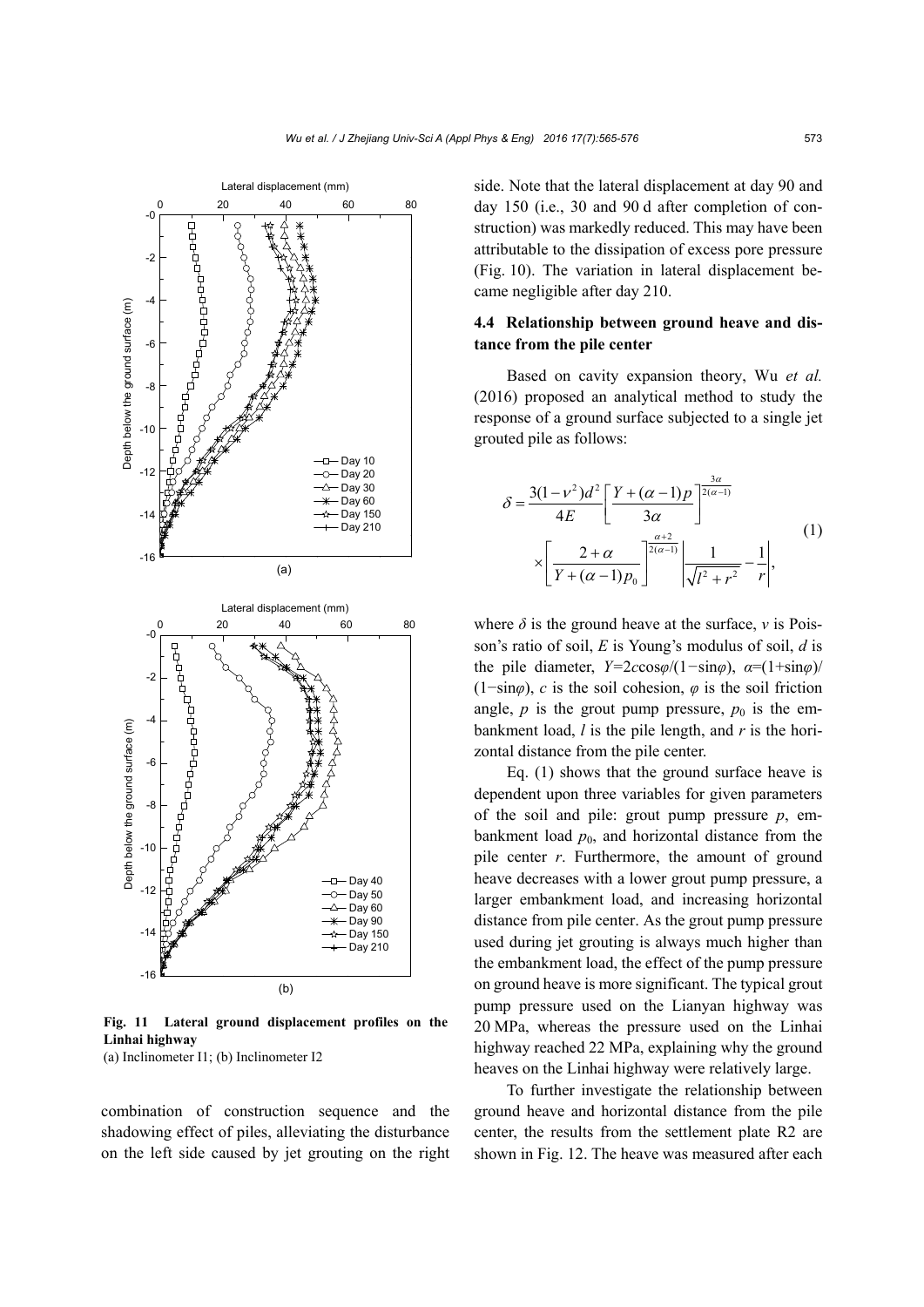adjacent pile P1–P16 in Block-A was completed (Fig. 5). The corresponding analytical result obtained from the above solution is also included for comparison. For simplicity, the soil parameters used in the analytical result were determined by the soil properties typical of the clay (Table 4). Note that Young's modulus of clay was taken as *E=*400*c*u, as suggested by Poulos and Davis (1980). The average unit weight of the embankment fill was  $20 \text{ kN/m}^3$ . Considering that jet grouted pile is composed of injected grout and soil, an equivalent pile diameter *d*\* was taken as about 0.4 times the nominal pile diameter *d*, as discussed by Weng (2006). The horizontal distances between R2 and each pile P1–P16 can be calculated by geometry (Fig. 5). In Fig. 12, both the ground heave and distance from the pile center are normalized with respect to the nominal pile diameter *d*. The analytical result is larger than the measured result. This difference may have arisen because the effects of other piles within the group were not considered in this study.



**Fig. 12 Relationship between normalized ground heave and horizontal distance from the pile center** 

**Table 4 Basic parameters used in the analytical result**

| Parameter     | Value |
|---------------|-------|
| $c$ (kPa)     | 15    |
| $\varphi$ (°) | 20    |
| E(MPa)        | 6.1   |
| $\mathcal{V}$ | 0.4   |
| p(MPa)        | 22    |
| $p_0$ (kPa)   | 70    |
| l(m)          | 12    |
| $d^*$<br>(m)  | 0.24  |

Nevertheless, the measured result implies that the induced ground heave decreased with increasing distance from the pile center, which is consistent with the analytical result.

### **5 Conclusions**

In this paper, a technique using jet grouted piles is proposed to address the issue of severe postconstruction settlement in operating highways. Two field studies of the application of the technique to operating highways over soft ground in China are presented. The following conclusions can be drawn:

1. Ground heave with a maximum value of 219 mm was induced over a short construction period on the Lianyan highway. The uplift of the embankment was sufficient to offset most of the previous settlement. Long-term field results showed that the average settling rate was reduced significantly, from 60 mm/y before construction to 9 mm/y after construction, suggesting that the technique could be effective in supporting the embankment and mitigating ground settlement of operating highways in China.

2. Based on the adopted analytical method, ground heave due to a single jet grouted pile was found to depend mainly on grout pump pressure, embankment load, and horizontal distance from the pile center. Moreover, both the measured and analytical results revealed that the ground heave decreased with increasing distance from the pile center.

3. A larger maximum ground heave of 337 mm was measured on the Linhai highway than that on the Lianyan highway. This is because the increase in grout pump pressure had a significant effect on the induced heave, as indicated by the analytical method. Owing to the great heave, cracking occurred along the longitudinal direction of the embankment during construction. Both excess pore water pressure and lateral ground displacement were also caused by jet grouting on the Linhai highway. The maximum excess pore water pressure observed was 64 kPa, near the mid-depth of the pile shaft at the end of construction. The lateral displacement increased to as much as 56.8 mm during construction, but appeared to reduce after construction, in association with the dissipation of excess pore water pressure.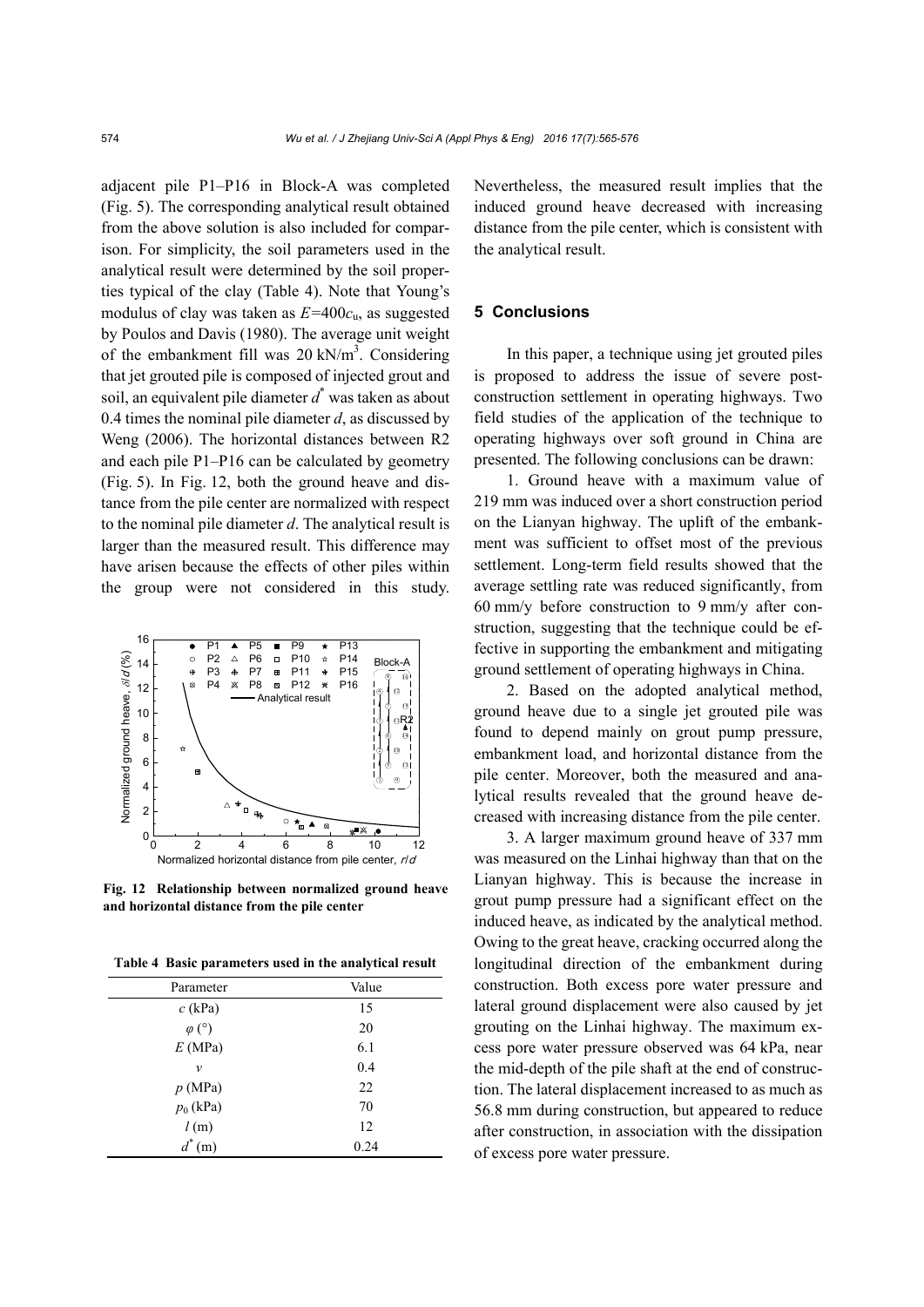#### **References**

- ASTM (American Society for Testing and Materials), 2011. Standard Practice for Classification of Soils for Engineering Purposes (Unified Soil Classification System), ASTM Standard D2487. ASTM, West Conshohocken, PA, USA.
- Chang, S.B., Zhang, S.M., 2007. Manual of Engineering Geology. China Building Industry Press, Beijing, China, p.158-162 (in Chinese).
- Chu, J., Yan, S.W., Yang, H., 2000. Soil improvement by the vacuum preloading method for an oil storage station. *Géotechnique*, **50**(6):625-632.

http://dx.doi.org/10.1680/geot.2000.50.6.625

Deng, Y.F., Yue, X.B., Cui, Y.J., *et al*., 2014. Effect of pore water chemistry on the hydro-mechanical behaviour of Lianyungang soft marine clay. *Applied Clay Science*, **95**:167-175.

http://dx.doi.org/10.1016/j.clay.2014.04.007

Flora, A., Modoni, G., Lirer, S., *et al*., 2013. The diameter of single, double and triple fluid jet grouting columns: prediction method and field trial results. *Géotechnique*, **63**(11):934-945.

http://dx.doi.org/10.1680/geot.12.P.062

- Hanna, A.M., Yulek, M., 2014. Impact compaction on a subgrade layer overlying deep deposit. *International Journal of Pavement Engineering*, **15**(8):742-751. http://dx.doi.org/10.1080/10298436.2013.857777
- Liu, H.L., Kong, G.Q., Chu, J., *et al*., 2015. Grouted gravel column-supported highway embankment over soft clay: case study. *Canadian Geotechnical Journal*, **52**(11): 1725-1733.

http://dx.doi.org/10.1139/cgj-2014-0284

Mayne, P.W., Jones, J.S.Jr., Dumas, J.C., 1984. Ground response to dynamic compaction. *Journal of Geotechnical Engineering*, **110**(6):757-774.

http://dx.doi.org/10.1061/(asce)0733-9410(1984)110:6(757)

- Modoni, G., Bzówka, J., 2012. Analysis of foundations reinforced with jet grouting. *Journal of Geotechnical and Geoenvironmental Engineering*, **138**(12):1442-1454. http://dx.doi.org/10.1061/(asce)gt.1943-5606.0000718
- Poh, T.Y., Wong, I.H., 2001. A field trial of jet-grouting in marine clay. *Canadian Geotechnical Journal*, **38**(2): 338-348.

http://dx.doi.org/10.1139/t00-093

- Poulos, H.G., 2007. Design charts for piles supporting embankments on soft clay. *Journal of Geotechnical and Geoenvironmental Engineering*, **133**(5):493-501. http://dx.doi.org/10.1061/(asce)1090-0241(2007)133:5(493)
- Poulos, H.G., Davis, E.H., 1980. Pile Foundation Analysis and Design. Wiley, New York, USA.
- Saowapakpiboon, J., Bergado, D.T., Voottipruex, P., *et al*., 2011. PVD improvement combined with surcharge and

vacuum preloading including simulations. *Geotextiles and Geomembranes*, **29**(1):74-82.

http://dx.doi.org/10.1016/j.geotexmem.2010.06.008

- Schaefer, V.R., Mitchell, J.K., Berg, R.R., *et al*., 2012. Ground improvement in the 21st century: a comprehensive web-based information system. Geotechnical Engineering State of the Art and Practice: Keynote Lectures from GeoCongress 2012, Oakland, California, USA. American Society of Civil Engineers (ASCE), USA, p.272-293. http://dx.doi.org/10.1061/9780784412138.0011
- Shahu, J.T., Reddy, Y.R., 2011. Clayey soil reinforced with stone column group: model tests and analyses. *Journal of Geotechnical and Geoenvironmental Engineering*, **137**(12):1265-1274.

http://dx.doi.org/10.1061/(asce)gt.1943-5606.0000552

van Paassen, L.A., Ghose, R., van der Linden, T.J.M., *et al*., 2010. Quantifying biomediated ground improvement by ureolysis: large-scale biogrout experiment. *Journal of Geotechnical and Geoenvironmental Engineering*, **136**(12):1721-1728.

http://dx.doi.org/10.1061/(asce)gt.1943-5606.0000382

Wang, Z.F., Shen, S.L., Ho, C.E., *et al*., 2013. Investigation of field-installation effects of horizontal twin-jet grouting in Shanghai soft soil deposits. *Canadian Geotechnical Journal*, **50**(3):288-297.

http://dx.doi.org/10.1139/cgj-2012-0199

- Weng, C.X., 2006. Study on a Subway Shield Tunnel under the Excess Pore Pressure by High-pressure Jet Grouting. MS Thesis, Tongji University, Shanghai, China (in Chinese).
- Wong, I., Poh, T., 2000. Effects of jet grouting on adjacent ground and structures. *Journal of Geotechnical and Geoenvironmental Engineering*, **126**(3):247-256. http://dx.doi.org/10.1061/(asce)1090-0241(2000)126:3(247)
- Wu, Y.D., Diao, H.G., Ng, C.C.W., *et al*., 2016. Investigation of ground heave due to jet grouting in soft clay. *Journal of Performance of Constructed Facilities*, 06016003. http://dx.doi.org/10.1061/(asce)cf.1943-5509.0000910
- Ye, G.B., Zhang, Z., Han, J., *et al*., 2013. Performance evaluation of an embankment on soft soil improved by deep mixed columns and prefabricated vertical drains. *Journal of Performance of Constructed Facilities*, **27**(5):614-623. http://dx.doi.org/10.1061/(asce)cf.1943-5509.0000369
- Yoshitake, I., Nakagawa, K., Mitsui, T., *et al*., 2004. An evaluation method of ground improvement by jet grouting. *Tunnelling and Underground Space Technology*, **19**(4-5):496-497.

http://dx.doi.org/10.1016/j.tust.2004.02.094

Zhou, W.H., Chen, R.P., Zhao, L.S., *et al*., 2012. A semianalytical method for the analysis of pile-supported embankments. *Journal of Zhejiang University-SCIENCE A (Applied Physics & Engineering)*, **13**(11):888-894. http://dx.doi.org/10.1631/jzus.A12ISGT4